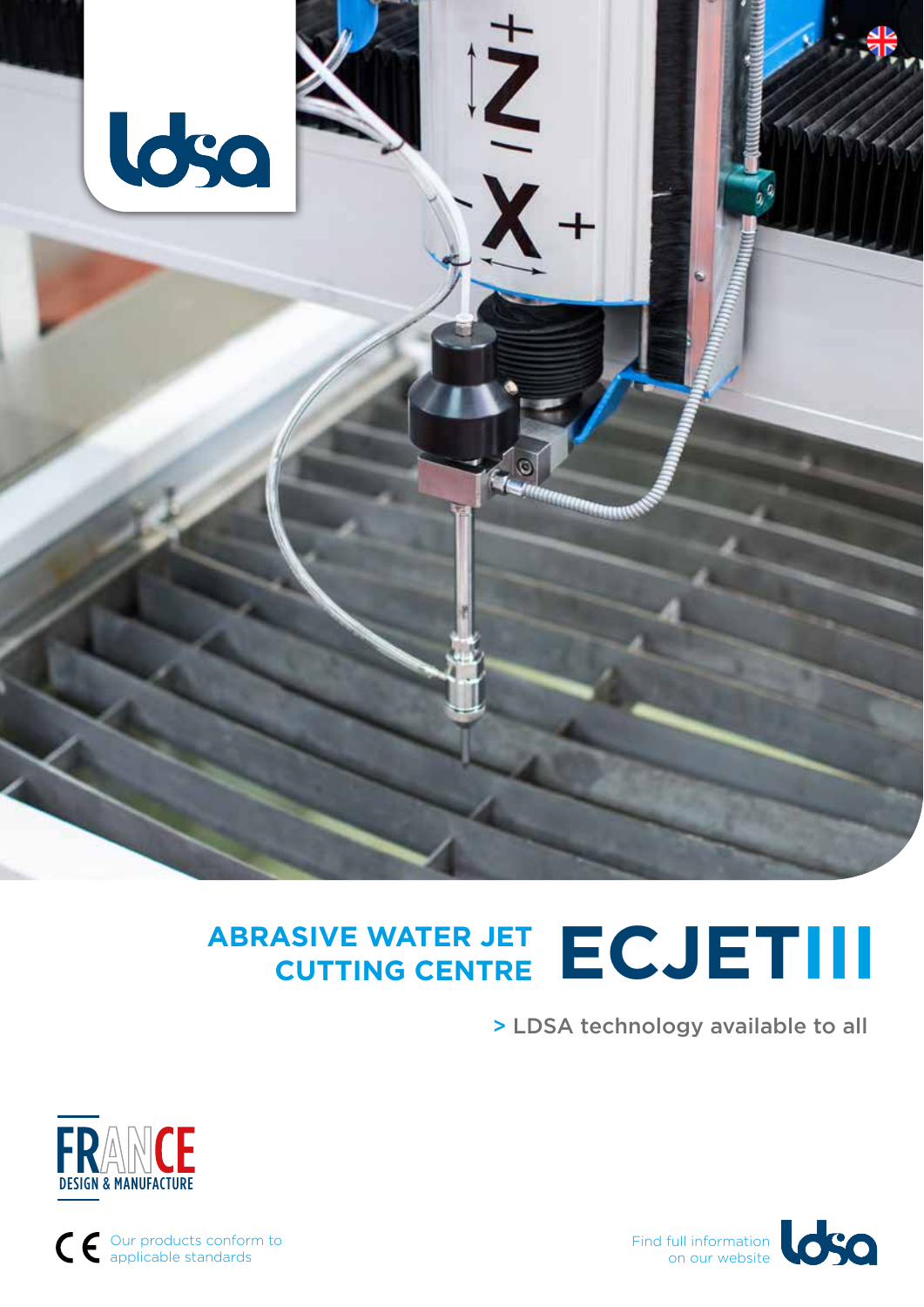Model shown ECJET III 30.15 1T3X AW

# **ECJET**

#### **ABRASIVE WATER JET CUTTING CENTRE**

#### **STANDARD CHARACTERISTICS**

- > Cutting speed limited to 10 m /min
- > Repeatability +/- 0,05 mm
- > Absolute precision
- +/- 0,05 mm
- > 430 stainless steel tank

# **LDSA TECHNOLOGY ACCESSIBLE TO ALL**

LDSA, the leading French Designer and Manufacturer of Water Jet Cutting Centres, presents its new generation of 3 axis "ECJET III" type tables.

 $\epsilon_{l}$ 

This machine provides an economic solution for businesses wanting to branch out into water jet cutting without compromising on equipment reliability. In fact, this configuration is operational immediately.

The machine is controlled by a latest generation CNC unit from FANUC (world No.1), offering ease of use coupled with unrivalled reliability and precision. The very high pressure water supply (4150 Bar max for this model) is supplied by a pump manufactured by BFT (European No.1), KMT (world No.1) or HPYERTHERM (USA).

The HMI (human machine interface) is fully developed and programmed in house, making it fully adaptable and customisable. The machine operates under Windows 10 PRO, allowing for easy, secure integration into your IT network.

A range of sensors enable the system to be controlled and managed remotely. That digital compatibility means that remote assistance can be provided easily, quickly and efficiently.

The machine, which is highly compact, uses only the highest quality mechanical and electrical components, to ensure the greatest possible reliable.

# $\epsilon$

*THE IDEAL LDSA WATER JET CUTTING MACHINE FOR THE FIRST-TIME BUYER*

55



**FANUC**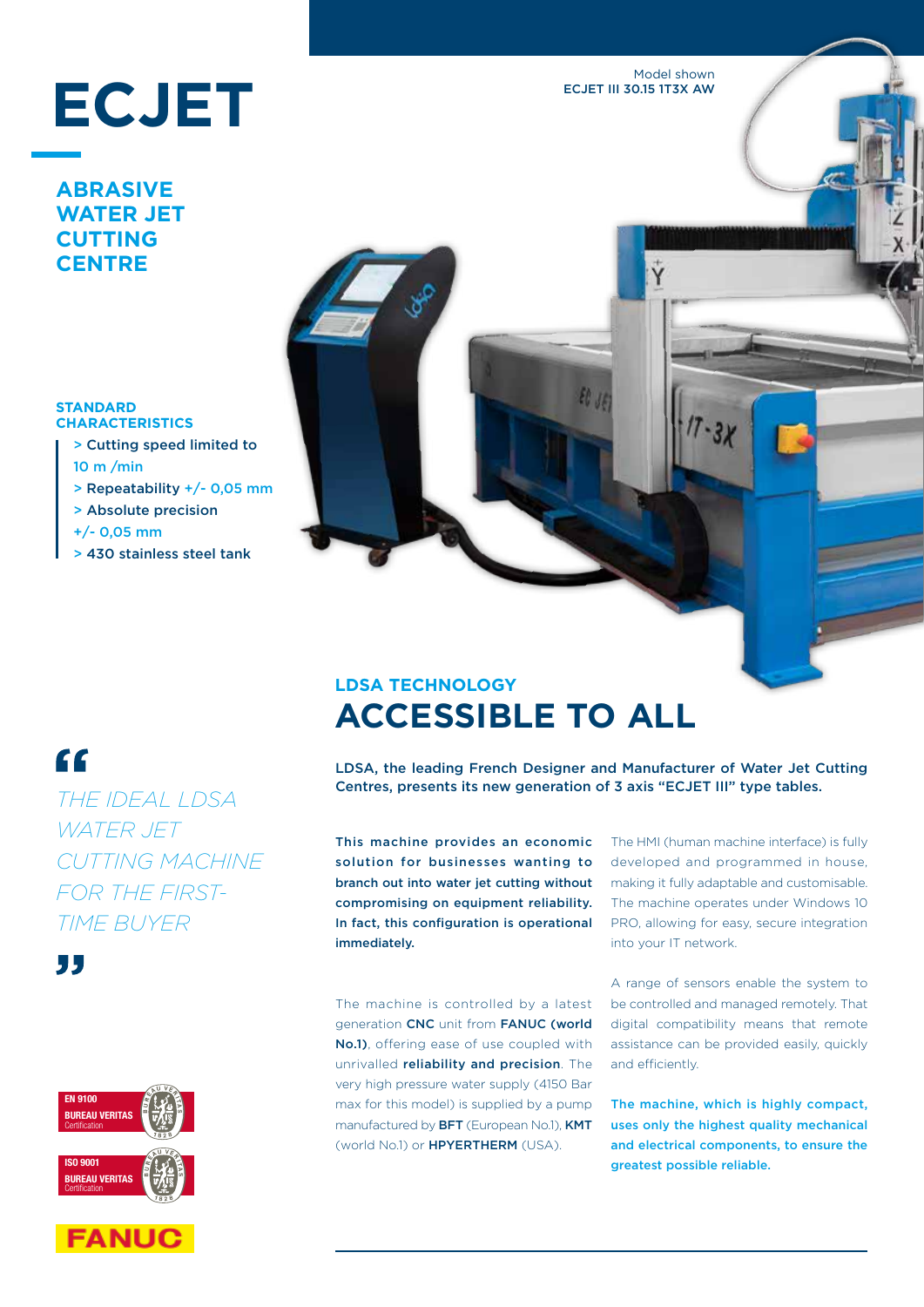# 630  $\odot$

# LDSA **TECHNOLOGY** AVAILABLE TO ALL IN AN ACCURATE, **COMPACT** MACHINE

Efficiency-focused design for fast implementation and great reliability



VIEW THE FULL specifications of this machine on our website

#### **CONFIGURATION BENEFITS**



**VERY HIGH PRESSURE ACCESSIBLE TO ALL** This machine is designed to perform the essential tasks: proven equipment and materials for unfailing reliability.



**A COMPACT FRAME** For optimal integration into your working environment.



**4 TABLE SIZES AVAILABLE** to suit all kinds of use regardless of industry.



**OPTIMAL PRECISION** Ball screw on each axis.

## **LDSA ADDED BENEFITS**



turnkey



**SALES**





**TRAINING** free and unlimited

## **ALL SECTORS**

**CNC**



/ AERONAUTICAL / AEROSPACE / INDUSTRY / AUTOMOTIVE / NAVAL / NUCLEAR / SHEET METAL & METALLURGY / MARBLE MASONRY / TEACHING...

#### **ALL MATERIALS**

**600 mm and over soft materials** glass wool, rubber, fabrics, cardboard, polypropylene…

**500 mm hard materials** stone, ceramics, aluminium, brass, plastic, carbon…

**200 mm very hard materials** steel, titanium, stainless, Inconel, Creusabro…